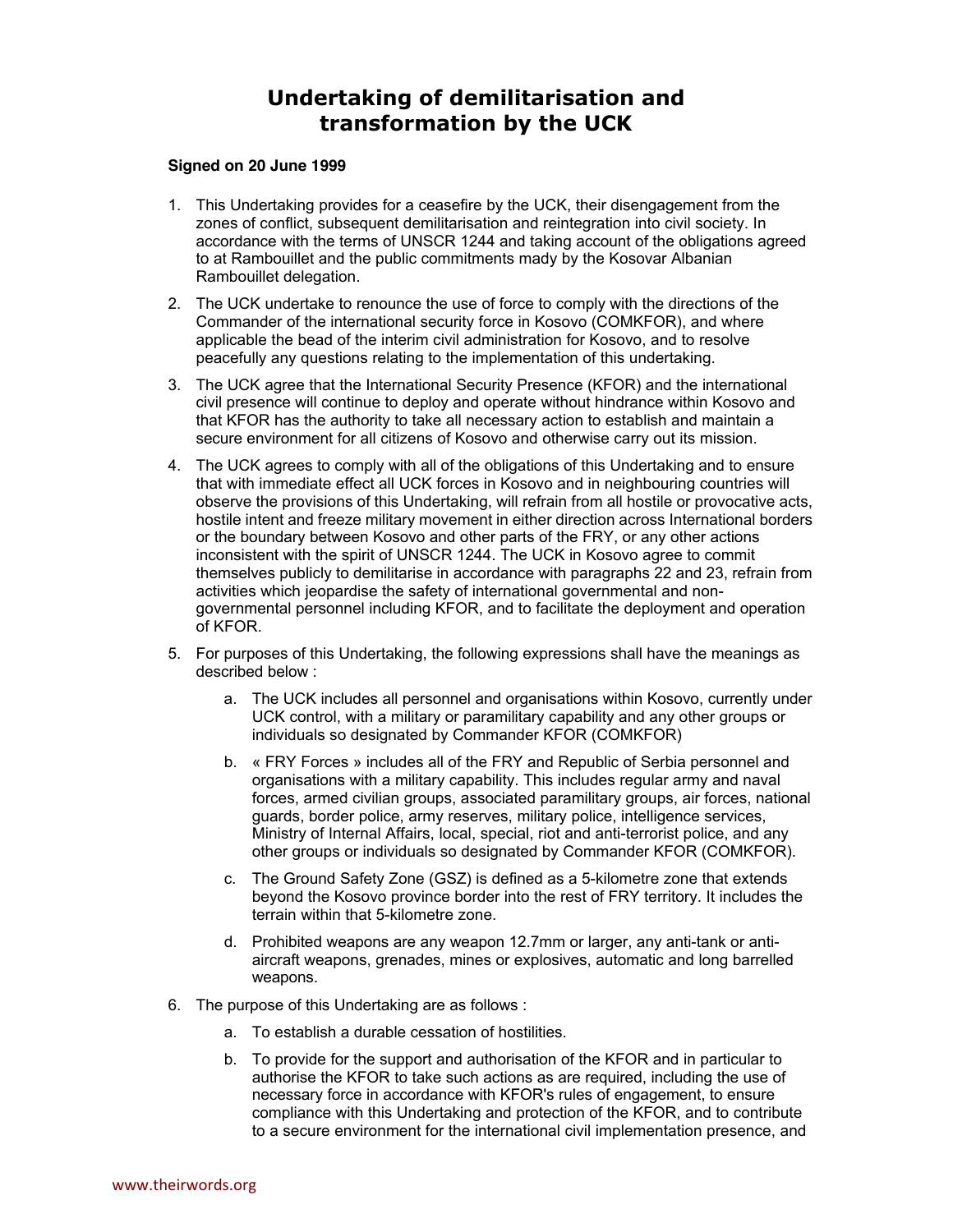other international organisations, agencies, and non-governmental organisations and the civil populace.

7. The actions of the UCK shall be in accordance with this Undertaking. « The KFOR » commander in consultation, where appropriate, with the interim civil administrator will be the final authority regarding the interpretation of this Undertaking and the security aspects of the peace settlement it supports. His determinations will be binding on all parties and persons.

## **Cessation of Hostilities**

- 8. With immediate effect on signature the UCK agrees to comply with this Undertaking and with the directions of COMKFOR. Any forces which fall to comply with this Undertaking or with the directions of COMKFOR will be liable to military action as deemed appropriate by COMKFOR.
- 9. With immediate effect on signature of this Undertaking all hostile acts by the UCK will cease. The UCK Chief of General Staff undertakes to issue clear and precise instructions to all units and personnel under his command, to ensure contact with the FRY force is avoided and to comply fully with the arrangements for bringing this Undertaking into effect. He will make announcements immediately following final signature of this Undertaking, which will be broadcast regularly through all appropriate channels to assist in ensuring that instructions to maintain this Undertaking reach all the forces under his command and are understood by the public in general.
- 10. The UCK undertakes and agrees in particular :
	- a. To cease the firing of all weapons and use of explosive devices.
	- b. Not to place any mines, barriers or checkpoints, nor maintain any observation posts or protective obstacles.
	- c. The destruction of buildings, facilities or structures is not permitted. It shall not engage in any military, security, or training related activities, including ground or air defence operations, in or over Kosovo or GSZ, without the prior express approval of COMKFOR.
	- d. Not to attack, detain or intimidate any civilians in Kosovo, nor shall they attack, confiscate or violate the property of civilians in Kosovo.
- 11. The UCK agrees not to conduct any reprisals, counter-attacks, or any unilateral actions in response to violations of the UNSCR 1244 and other extant agreements relating to Kosovo. This in no way denies the right of self-defence.
- 12. The UCK agrees not to interfere with those FRY personnel that return to Kosovo to conduct specific tasks as authorised and directed by COMKFOR.
- 13. Except as approved by COMKFOR, the UCK agrees that its personel in Kosovo will not carry weapons of any type :
	- a. Within 2 kilometres of VJ and MUP assembly areas ;
	- b. Within 2 kilometres of the main roads and the towns upon them listed at Appendix A.;
	- c. Within 2 kilometres of external borders of Kosovo ;
	- d. In any other areas designated by COMKFOR
- 14. Within 4 days of signature of this Undertaking :
	- a. The UCK will close all fighting positions, entrenchments, and checkpoints on roads, and mark their minefields and booby traps.
	- b. The UCK Chief of General Staff shall report in writing completion of the above requirement to COMKFOR and continue to provide weekly detailed written status reports until demilitarisation, as detailed in the following paragraphs, is complete.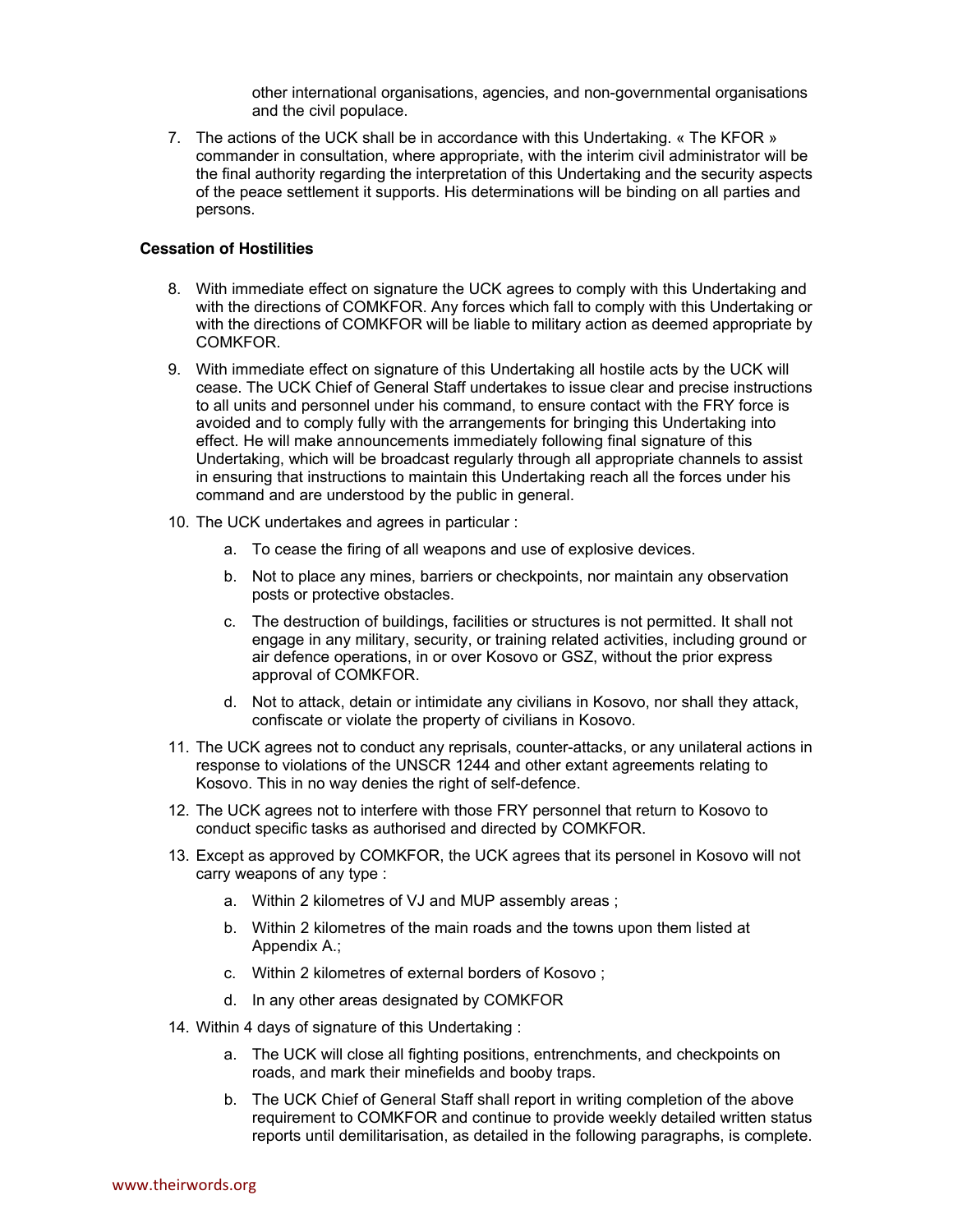## **Cross-Border activity**

15. With immediate effect the UCK will cease the movement of armed bodies into neighbouring countries. All movement of armed bodies into Kosovo will be subject to the prior approval of COMKFOR.

#### **Monitoring the Cessation of Hostilities**

- 16. The authority for dealing with breaches of this Undertaking rests with COMKFOR. He will monitor and maintain and if necessary enfore the cessation of hostilities.
- 17. The UCK agrees to co-operate fully with KFOR and the interim civil administration for Kosovo. The chief of the General Staff of the UCK will ensure that prompt and appropriate action is taken to deal with any breaches of this Undertaking by his forces as directed by COMKFOR.
- 18. Elements of KFOR will be assigned to maintain contact with the UCK and will be deployed to its command structure and bases.
- 19. KFOR will establish appropriate control at designated crossing points into Albania and the FYROM.

#### **Joint Implementation Commission (JIC)**

- 20. A JIC will be established in Pristina within 4 days of the signature of this Undertaking. The JIC will be chaired by COMKFOR and will comprise the senior commanders of KFOR and the UCK, and a representative from the interim civil administration for Kosovo.
- 21. The JIC will meet as often as required by COMKFOR throughout the implementation of this Undertaking. It may be called without prior notice and representation by the UCK is expected at a level appropriate with the rank of the KFOR chairman. Its functions will include :
	- a. Ensuring compliance with agreed arrangements for the security and activities of all forces ;
	- b. The investigation of actual or threatened breaches of his Undertaking ;
	- c. Such other tasks as may be assigned to it by COMKFOR in the interests of maintaining the cessation of hostilities.

## **Demilitarisation and transformation**

- 22. The UCK will follow the procedures established by COMKFOR for the phased demilitarisation, transformation and monitoring of UCK forces in Kosovo and for further regulation of their activities. They will not train or organise parades without the authorithy of COMKFOR.
- 23. The UCK agrees to the following timetable which will commence from the signature of this Undertaking :
	- a. Within 7 days, the UCK shall establish secure weapons storage sites, which shall be registered with and verified by the KFOR ;
	- b. Within 7 days the UCK will clear their minefields and booby traps, vacate their fighting positions and transfer to assembly areas as agreed with COMKFOR at the JIC. Thereafter only personnel authorised by COMKFOR and senior Officers of the UCK with their close protection personnel not exceeding 3, carrying side arms only, will be allowed outside the assembly areas.
	- c. After 7 days automatic small arms weapons not stored in the registered weapons storage sites can only be held inside the authorised assembly areas.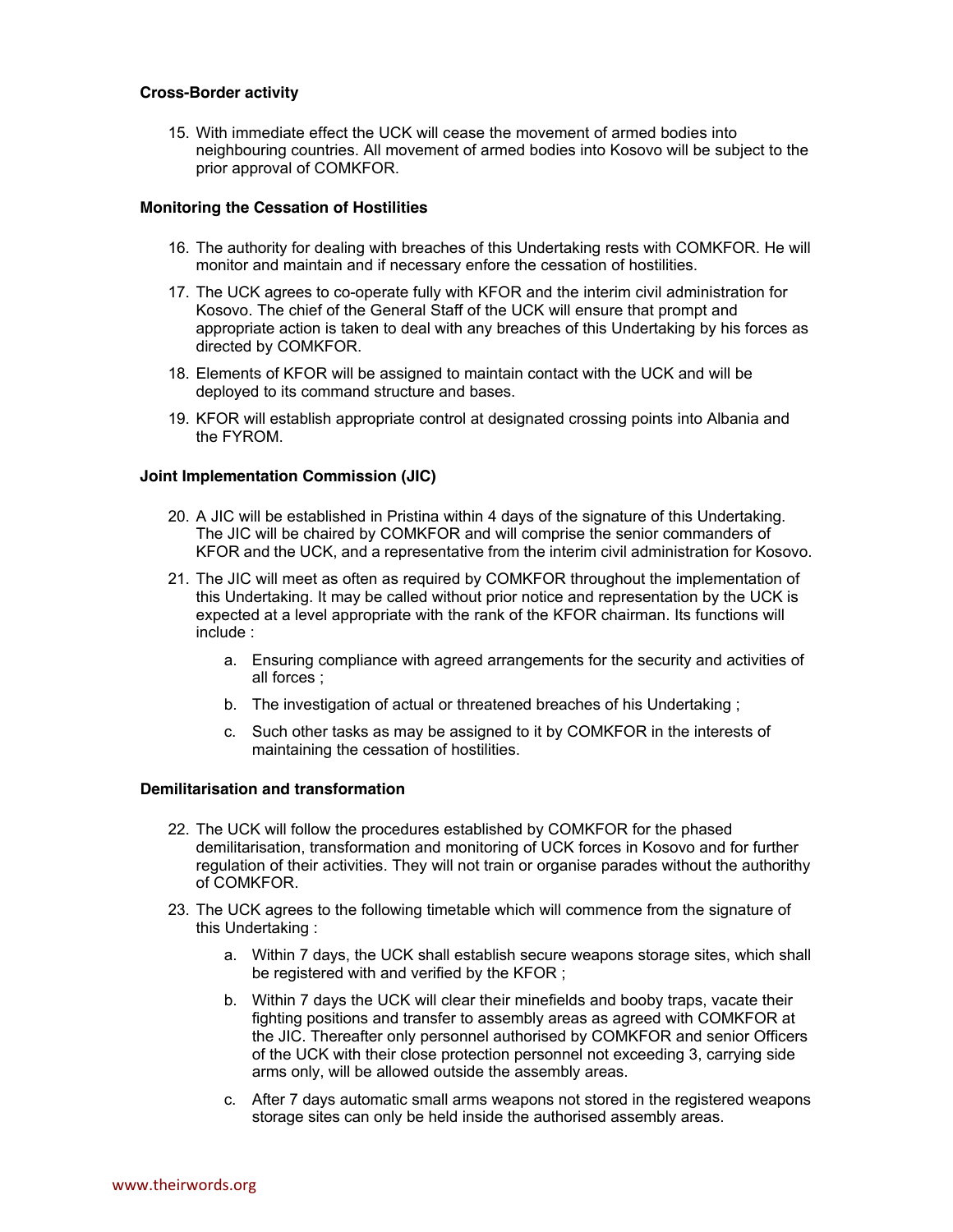- d. After 29 days, the retention of any non automatic long barrelled weapons shall be subject to authorisation by COMKFOR.
- e. Within 30 days, subject to arrangements by COMKFOR, if necessary, all UCK personnel, who are not of local origin, whether or not they are legally within Kosovo, including individual advisors, freedom fighters, trainers, volunteers, and personnel from neighbouring and other States, shall be withdrawn from Kosovo.
- f. Arrangements for control of weapons are as follows :
	- i. Within 30 days the UCK shall store in the registered weapons storage sites all prohibited weapons with the exception of automatic small arms. 30 per cent of their total holdings of automatic small arms weapons will also be stored in these sites at this stage. Ammunition for the remaining weapons should be withdrawn and stored at an approved site authorised by COMKFOR separate from the assembly areas at the same time.
	- ii. At 30 days it shall be illegal for UCK personnel to possess prohibited weapons, with the exception of automatic small arms within assembly areas, and unauthorised long barrelled weapons. Such weapons shall be subject to confiscation by the KFOR.
	- iii. Within 60 days a further 30 per cent of automatic small arms, giving a total of 60 per cent of the UCK holdings, will be stored in the registered weapons storage sites.
	- iv. Within 90 days all automatic small arms weapons will be stored in the registered weapons storage sites. Thereafter their possession by UCK personnel will be prohibited and such weapons will be subject to confiscation by KFOR.
- g. From 30 days until 90 days the weapons storage sites will be under joint control of the UCK and KFOR under procedures approved by COMKFOR at the JIC. After 90 days KFOR will assume full control of these sites.
- h. Within 90 days all UCK forces will have completed the processes for their demilitarisation and are to cease wearing either military uniforms or insignia of the UCK.
- i. Within 90 days the Chief of General Staff UCK shall confirm compliance with the above restrictions in writing to COMKFOR.
- 24. The provisions of this Undertaking enter into force with immediate effect of its signature by the Kosovar Albanian representative(s).
- 25. The UCK intends to comply with the terms of the United Nations Security Council Resolution 1244, and in this context that the international community should take due and full account of the contribution of the UCK during the Kosovo crisis and accordingly give due consideration to :
	- a. Recognition that, while the UCK and its structures are in the process of transformation, it is committed to propose individual current members to participate in the administration and police forces of Kosovo, enjoying special consideration in view of the expertise they have developped.
	- b. The formation of an Army in Kosovo on the lines of the US National Guard in due course as part of a political process designed to determine Kosovo's future status, taking into account the Rambouillet Accord.
- 26. This Undertaking is provided in English and Albanian and if there is any doubt as to the meaning of the text the English version has precedence.